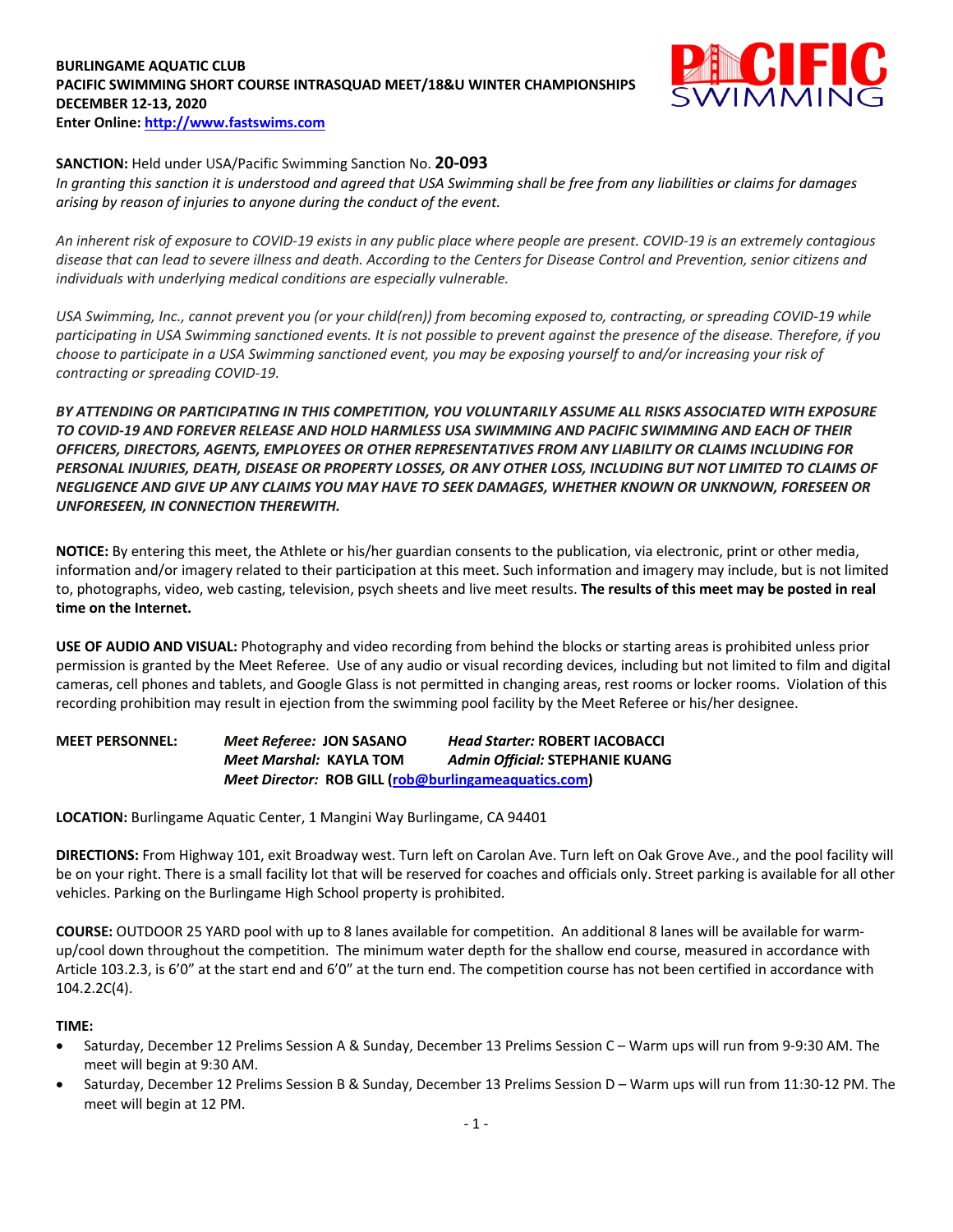- Saturday, December 12 Finals and Sunday, December 13 Finals Warm ups will run from 3:45-4:05 PM. The meet will begin at 4:05 PM.
- **RULES: •** Current USA and Pacific Swimming rules and warm-up procedures will govern the meet. A copy of these procedures will be posted at the Clerk-of-Course and emailed out in advance.

• All applicable adults participating in or associated with this meet, acknowledge that they are subject to the provisions of the USA Swimming Minor Athlete Abuse Prevention Policy ("MAAPP"), and that they understand that compliance with the MAAPP policy is a condition of participation in the conduct of this competition.

- All events are timed finals.
- All events will swim fast to slow.
- Athletes may compete in **3** events per session.
- All Athletes ages 12 and under should complete competition within four (4) hours.

• Entries will be accepted until the number of splashes exceeds the estimated timeline, per the "Four-Hour Rule," based on the Athletes age and gender, or when the number of entered athletes reaches maximum capacity as determined by facility and local guidelines.

**•** If local conditions warrant it the Meet Referee, with the concurrence of the Meet Director, may require a mandatory scratch down. Immediate cash refunds will be made for any mandatory scratches.

**• This is a senior qualifying meet. Athletes must be 13 years and older and have achieved at least one PC Senior 2 time standard for their gender.** 

**• This is a trials – finals format meet. The top 4 girls and boys from each event in the prelim session will swim in a combined finals event in the finals session each day. The 1650 Free shall be swum as Timed Finals.**

• **All Coaches and Officials must wear their USA Swimming membership cards in a visible manner.** 

**UNACCOMPANIED ATHLETES:** Any USA Swimming Athlete-Member competing at the meet must be accompanied by a USA Swimming Member-Coach for the purposes of Athlete supervision during warm-up, competition and warm-down. If a Coach-Member of the Athlete's USA Swimming Club does not attend the meet to serve in said supervisory capacity, it is the responsibility of the Athlete or the Athlete's legal guardian to arrange for supervision by a USA Swimming Member-Coach. The Meet Director or Meet Referee may assist the Athlete in making arrangements for such supervision; however, it is recommended that such arrangements be made in advance of the meet by the Athlete's USA Swimming Club Member-Coach.

**RACING STARTS:** Athletes must be certified by a USA Swimming member-coach as being proficient in performing a racing start or must start the race in the water. It is the responsibility of the Athlete or the Athlete's legal guardian to ensure compliance with this requirement.

**RESTRICTIONS:** • Smoking and the use of other tobacco products is prohibited on the pool deck, in the locker rooms, in spectator

- seating, on standing areas and in all areas used by Athletes, during the meet and during warm-up periods.
- Sale and use of alcoholic beverages is prohibited in all areas of the meet venue.
- No glass containers are allowed in the meet venue.
- No propane heater is permitted except for snack bar/meet operations.
- All shelters must be properly secured.
- Deck Changes are prohibited.

• Destructive devices, to include but not limited to, explosive devices and equipment, firearms (open or concealed), blades, knives, mace, stun guns and blunt objects are strictly prohibited in the swimming facility and its surrounding areas. If observed, the Meet Referee or his/her designee may ask that these devices be stored safely away from the public or removed from the facility. Noncompliance may result in the reporting to law enforcement authorities and ejection from the facility. Law enforcement officers (LEO) are exempt per applicable laws.

• Operation of a drone, or any other flying apparatus, is prohibited over the venue (pools, Athlete/Coach areas, Spectator areas and open ceiling locker rooms) any time Athletes, Coaches, Officials and/or Spectators are present.

**ELIGIBILITY:** • Athletes must be current members of USA Swimming and enter their name and registration number on the meet entry card as they are shown on their Registration Card. If this is not done, it may be difficult to match the Athlete with the registration and times database. The meet host will check all Athlete registrations against the SWIMS database and if not found to be registered, the Meet Director shall accept the registration at the meet (a \$10 surcharge will be added to the regular registration fee). Duplicate registrations will be refunded by mail.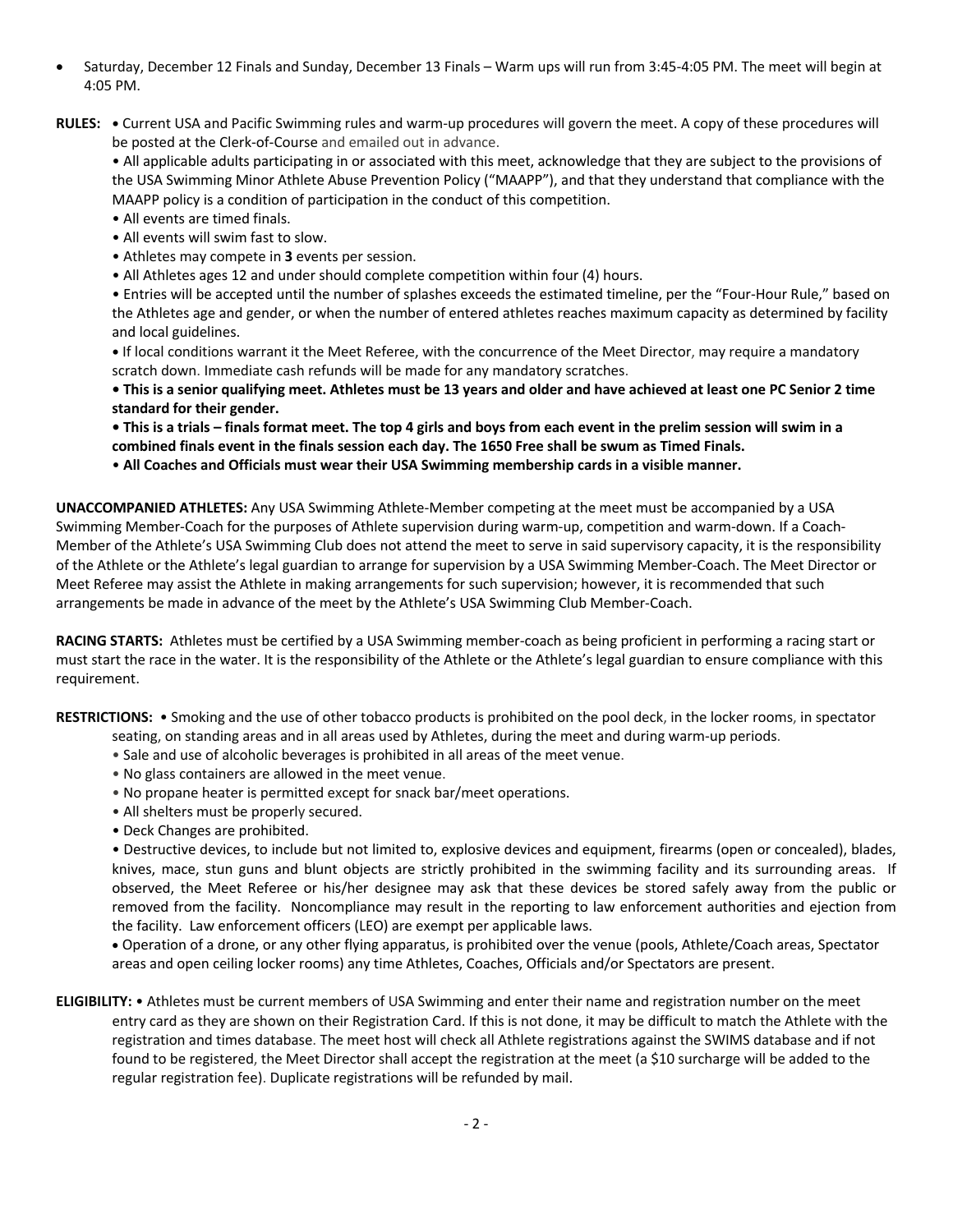• Meet is open only to qualified athletes registered with **Burlingame Aquatic Club**. Athletes who are unattached but participating with **Burlingame Aquatic Club** are eligible to compete.

• Entries with **"NO TIME" will NOT be ACCEPTED**.

• Disabled Athletes are welcome to attend this meet and should contact the Meet Director or Meet Referee regarding any special accommodations on entry times and seeding per Pacific Swimming policy.

- Athletes 19 years of age and over may compete in the meet.
- The Athlete's age will be the age of the Athlete on the first day of the meet.
- **This is a senior qualifying meet. Athletes must be 13 years and older and have achieved at least one PC Senior 2 time standard for their gender.**

**ENTRY FEES:** Each athlete will be charged a flat fee of **\$85**. Entries will be rejected if payment is not sent at time of request. No refunds will be made, except mandatory scratch downs.

**ONLINE ENTRIES:** To enter online go to **www.fastswims.com** to receive an immediate entry confirmation. This method requires payment by credit card. FastSwims charges a processing fee for this service, 6.5% of the total Entry Fees plus \$0.75 per transaction, regardless of number of Athletes. Please note that the processing fee is a separate fee from the Entry Fees. If you do not wish to pay the processing fee, enter the meet using a mail entry. Entering online is a convenience, is completely voluntary, and is in no way required or expected of an Athlete by Pacific Swimming. Online entries will be accepted through December 4, 2020 for invited athletes only.

**MAILED OR HAND DELIVERED ENTRIES**: Entries must be on the attached consolidated entry form. Forms must be filled out completely and printed clearly with Athlete's best time. Entries must be hand delivered by 6:30 PM on **December 4, 2020** to Coach Ben or Coach Kayla. No late entries will be accepted. Requests for confirmation of receipt of entries should include a self-addressed envelope.

**Make check payable to**: **Burlingame Aquatic Club Hand deliver entries to: BAC Swim Meet PO Box 281 Burlingame, CA 94011**

**CHECK-IN:** The meet shall be pre-seeded. Athletes shall report to the bull-pen area at their scheduled time for each event.

**SCRATCHES:** Any Athletes not reporting for or competing in an individual timed final event that they have entered shall not be penalized.

**AWARDS:** None.

#### **ADMISSION:** Free.

**MISCELLANEOUS:** No overnight parking is allowed. Facilities will not be provided after meet hours. Spectators will need to remain outside of the pool facility and will not be allowed to set up chairs or personal shade.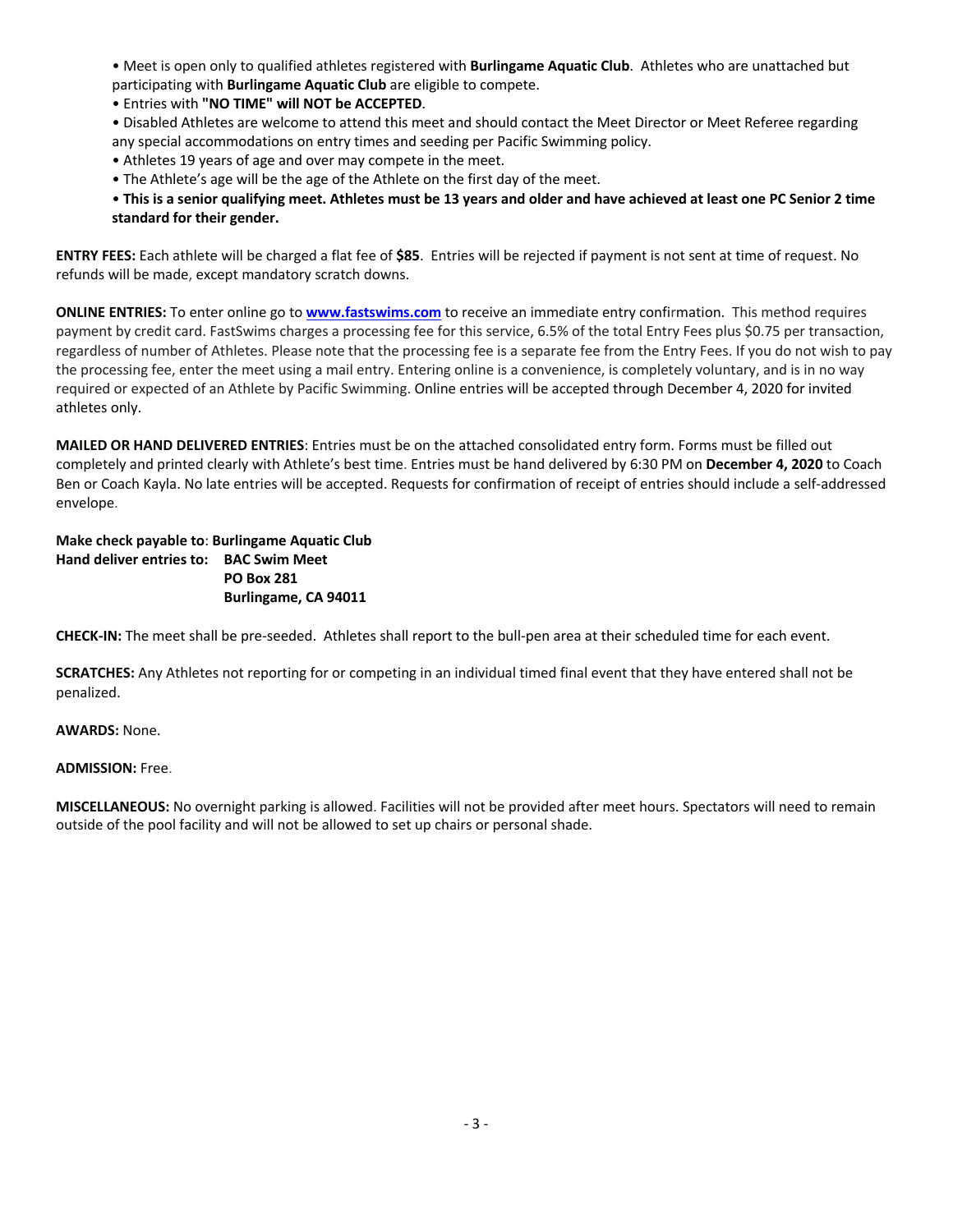# **EVENTS**

| Saturday, Dec 12               |  |  |  |  |  |  |
|--------------------------------|--|--|--|--|--|--|
| <b>Prelims Session A Girls</b> |  |  |  |  |  |  |
| <b>500 Free</b>                |  |  |  |  |  |  |
| 200 Back                       |  |  |  |  |  |  |
| 100 Breast                     |  |  |  |  |  |  |
| <b>200 Fly</b>                 |  |  |  |  |  |  |
| 100 Free                       |  |  |  |  |  |  |
| 200 IM                         |  |  |  |  |  |  |
|                                |  |  |  |  |  |  |

.

| Sunday, Dec 13                 |            |  |  |  |  |  |  |
|--------------------------------|------------|--|--|--|--|--|--|
| <b>Prelims Session C Girls</b> |            |  |  |  |  |  |  |
| 25                             | 400 IM     |  |  |  |  |  |  |
| 27<br>$200$ free               |            |  |  |  |  |  |  |
| 29                             | 100 Fly    |  |  |  |  |  |  |
| 31                             | 50 Free    |  |  |  |  |  |  |
| 33                             | 200 Breast |  |  |  |  |  |  |
| 35                             | 100 Back   |  |  |  |  |  |  |
| 37                             | 1650 Free* |  |  |  |  |  |  |

| Saturday, Dec 12              |    |  |  |  |  |
|-------------------------------|----|--|--|--|--|
| <b>Prelims Session B Boys</b> |    |  |  |  |  |
| 500 Free                      | 2  |  |  |  |  |
| 200 Back                      | 4  |  |  |  |  |
| 100 Breast                    | 6  |  |  |  |  |
| 200 Fly                       | 8  |  |  |  |  |
| $100$ Free                    | 10 |  |  |  |  |
| 200 IM                        | 12 |  |  |  |  |

| Sunday, Dec 13                |    |  |  |  |  |  |
|-------------------------------|----|--|--|--|--|--|
| <b>Prelims Session D Boys</b> |    |  |  |  |  |  |
| 400 IM                        | 26 |  |  |  |  |  |
| $200$ free                    | 28 |  |  |  |  |  |
| 100 Fly                       | 30 |  |  |  |  |  |
| 50 Free                       | 32 |  |  |  |  |  |
| 200 Breast                    | 34 |  |  |  |  |  |
| 100 Back                      | 36 |  |  |  |  |  |
| 1650 Free*                    | 38 |  |  |  |  |  |

| Saturday, Dec 12 |                |    |  |  |  |
|------------------|----------------|----|--|--|--|
| Finals           |                |    |  |  |  |
| 13               | 500 Free       | 14 |  |  |  |
| 15               | 200 Back       | 16 |  |  |  |
| 17               | 100 Breast     | 18 |  |  |  |
| 19               | <b>200 Fly</b> | 20 |  |  |  |
| 21               | 100 Free       | 22 |  |  |  |
| 23               | 200 IM         | 24 |  |  |  |

| Sunday, Dec 13 |                |    |  |  |  |
|----------------|----------------|----|--|--|--|
| Finals         |                |    |  |  |  |
| 39             | 400 IM         | 40 |  |  |  |
| 41             | $200$ free     | 42 |  |  |  |
| 43             | <b>100 Fly</b> | 44 |  |  |  |
| 45             | 50 Free        | 46 |  |  |  |
| 47             | 200 Breast     | 48 |  |  |  |
| 49             | 100 Back       | 50 |  |  |  |

\*The 1650 Free shall be swum as Timed Finals.